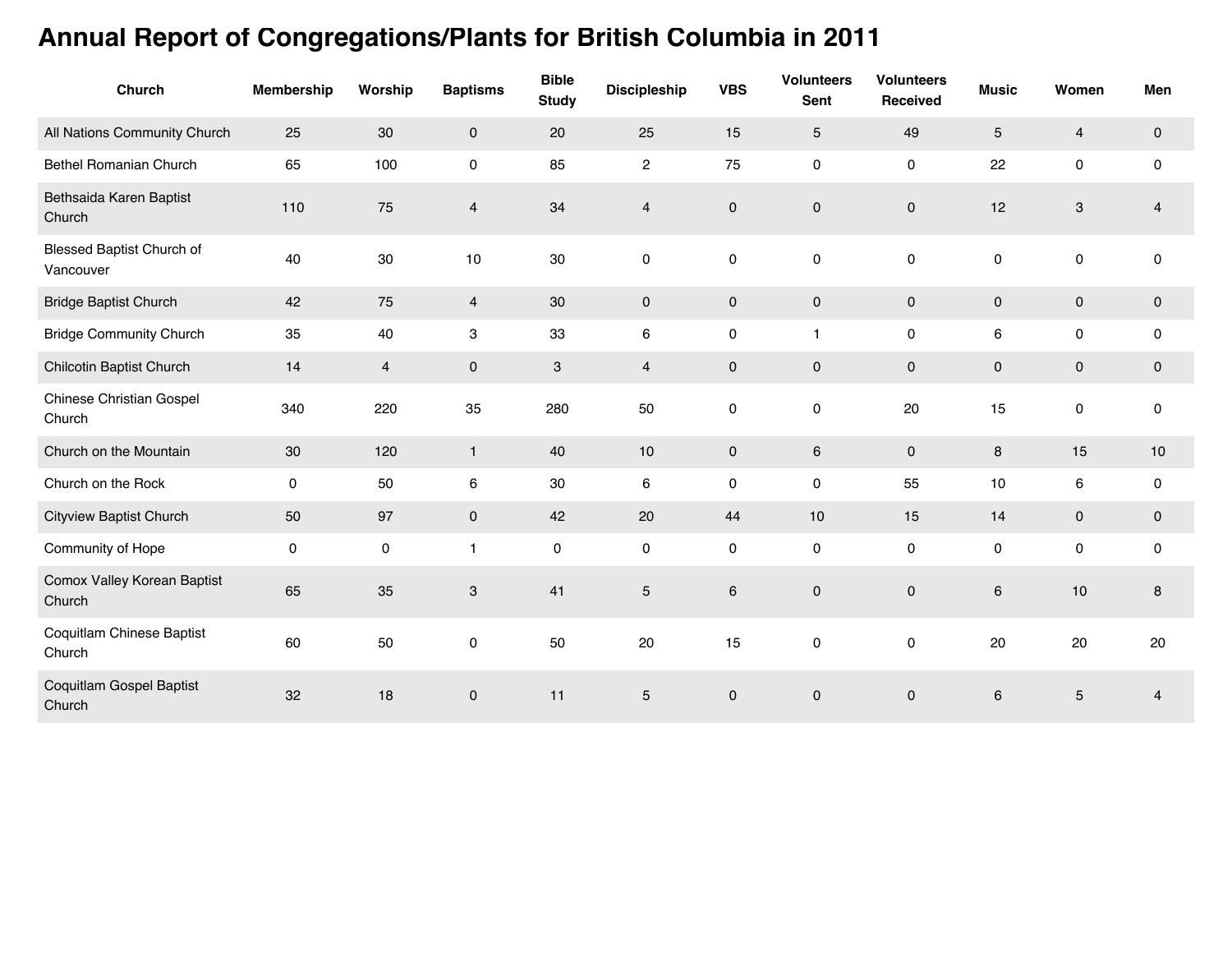| Church                                    | <b>Membership</b> | Worship | <b>Baptisms</b>           | <b>Bible</b><br><b>Study</b> | <b>Discipleship</b> | <b>VBS</b>          | <b>Volunteers</b><br><b>Sent</b> | <b>Volunteers</b><br><b>Received</b> | <b>Music</b>    | Women            | Men            |
|-------------------------------------------|-------------------|---------|---------------------------|------------------------------|---------------------|---------------------|----------------------------------|--------------------------------------|-----------------|------------------|----------------|
| Cornerstone Baptist Church                | 24                | 42      | $\overline{4}$            | 21                           | 9                   | 0                   | $\pmb{0}$                        | 0                                    | 6               | 0                | 0              |
| Delta Baptist Church                      | $\overline{7}$    | 15      | $\overline{4}$            | $\mathbf 0$                  | $\mathbf 0$         | $\mathbf 0$         | $\mathbf{1}$                     | $\mathbf 0$                          | $\mathbf 0$     | $\mathbf 0$      | $\mathbf 0$    |
| Dreaming Baptist Church                   | 8                 | 8       | $\mathbf{1}$              | 6                            | 3                   | 0                   | $\pmb{0}$                        | $\mathsf{O}\xspace$                  | 0               | $\overline{7}$   | $\mathbf{1}$   |
| Eden Korean Baptist Church                | 13                | 30      | $\mathsf{O}\xspace$       | 12                           | $\mathsf{O}\xspace$ | $\pmb{0}$           | $\mathsf{O}\xspace$              | $\pmb{0}$                            | $\pmb{0}$       | $\mathbf 0$      | $\pmb{0}$      |
| <b>Emanuel Romanian Baptist</b><br>Church | 102               | 130     | $\overline{a}$            | 25                           | $\pmb{0}$           | 0                   | $\pmb{0}$                        | 0                                    | 8               | 10               | 0              |
| First Baptist Church                      | 35                | 35      | $\ensuremath{\mathsf{3}}$ | 16                           | $\overline{4}$      | 10                  | $\pmb{0}$                        | 12                                   | $\overline{5}$  | $10$             | 12             |
| First East Indian Baptist Church          | 43                | 27      | $\mathsf 0$               | 15                           | 3                   | $\mathsf{O}\xspace$ | $\pmb{0}$                        | $\mathsf{O}\xspace$                  | 3               | $\pmb{0}$        | $\overline{4}$ |
| Freedom Biker Church                      | $\mathbf 0$       | 70      | $\overline{5}$            | $\mathbf{0}$                 | $\pmb{0}$           | $\mathbf 0$         | $\pmb{0}$                        | $\mathbf 0$                          | $\overline{4}$  | 12               | 25             |
| Gateway Baptist Church                    | $10$              | 45      | 0                         | 12                           | $\pmb{0}$           | 45                  | $\boldsymbol{2}$                 | 16                                   | 5               | 3                | 5              |
| Gateway Filipino Baptist Church           | 15                | 20      | $\mathbf 0$               | 10                           | 10                  | 4                   | 6                                | 8                                    | $5\overline{)}$ | $\overline{4}$   | 3              |
| Gateway Myanmar Baptist<br>Church         | 49                | 40      | $\pmb{0}$                 | 32                           | $\pmb{0}$           | 12                  | $\pmb{0}$                        | $\mathbf 0$                          | 0               | $\pmb{0}$        | $\mathbf 0$    |
| Grace Baptist Church                      | 15                | 30      | $\pmb{0}$                 | 16                           | $\mathbf 0$         | $\mathbf 0$         | $\pmb{0}$                        | $\mathbf 0$                          | $\mathbf 0$     | $\boldsymbol{9}$ | $\mathbf 0$    |
| <b>Great Commission Baptist</b><br>Church | $\boldsymbol{9}$  | 8       | $\pmb{0}$                 | 8                            | $\pmb{0}$           | $\mathsf{O}\xspace$ | $\pmb{0}$                        | $\pmb{0}$                            | 0               | $\mathbf{1}$     | 0              |
| Immanuel Christian Fellowship             | 60                | 40      | $\mathbf{1}$              | 40                           | $\pmb{0}$           | $\mathbf 0$         | 21                               | $\mathbf 0$                          | 10              | 10               | 10             |
| Ion Community                             | $\pmb{0}$         | 12      | 0                         | 0                            | 0                   | 0                   | 0                                | $\mathbf 0$                          | 0               | $\pmb{0}$        | $\mathbf 0$    |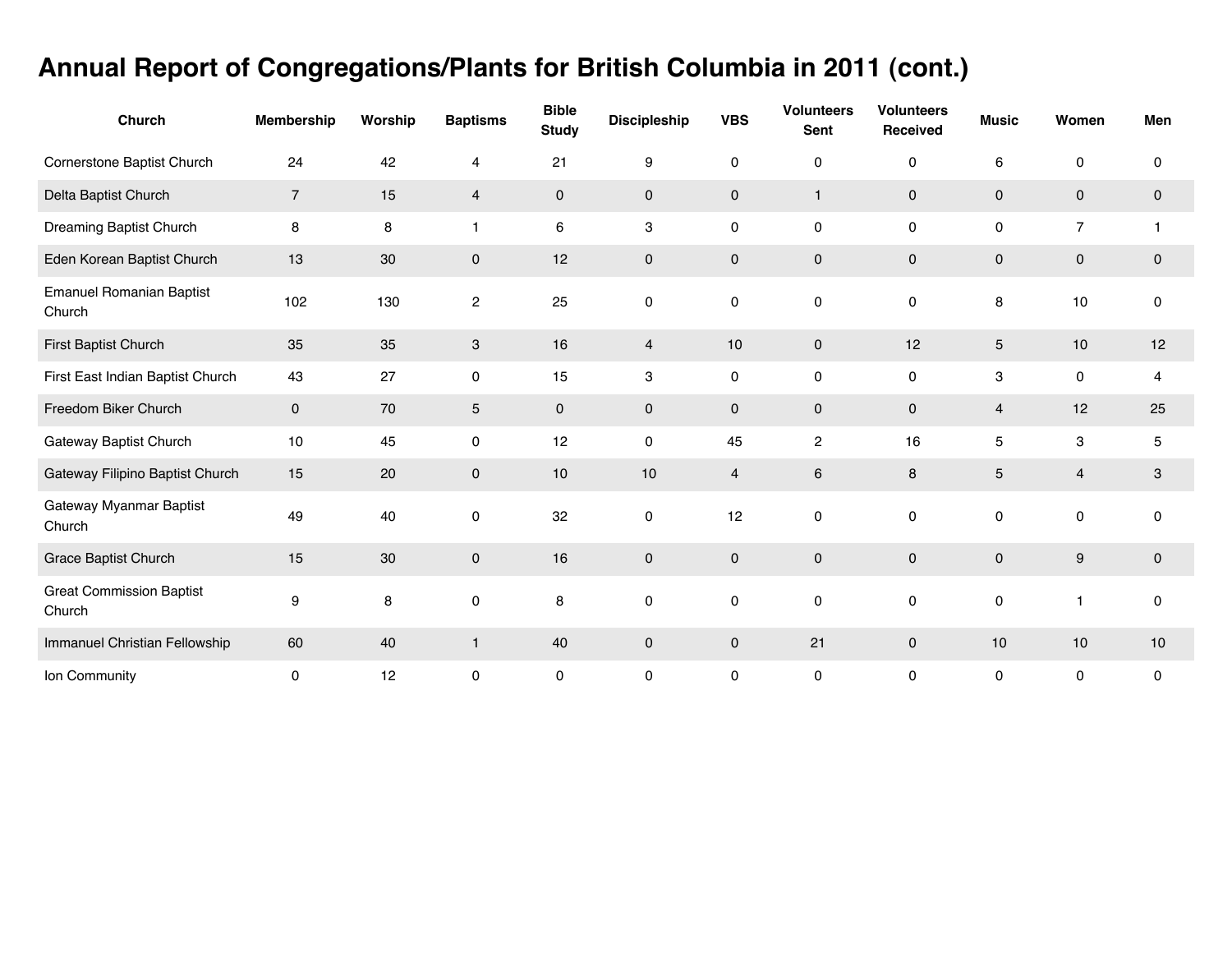| <b>Church</b>                            | Membership | Worship | <b>Baptisms</b>     | <b>Bible</b><br><b>Study</b> | <b>Discipleship</b> | <b>VBS</b>          | <b>Volunteers</b><br><b>Sent</b> | <b>Volunteers</b><br>Received | <b>Music</b>        | Women               | Men                 |
|------------------------------------------|------------|---------|---------------------|------------------------------|---------------------|---------------------|----------------------------------|-------------------------------|---------------------|---------------------|---------------------|
| Iranian Ministry                         | $\pmb{0}$  | $\bf8$  | $\mathsf{O}\xspace$ | $\overline{7}$               | $\overline{c}$      | $\mathsf{O}\xspace$ | $\mathbf 0$                      | 45                            | $\mathsf{O}\xspace$ | $\pmb{0}$           | $\mathbf 0$         |
| Joe-Un Church                            | 60         | 40      | $\pmb{0}$           | 14                           | $\pmb{0}$           | 0                   | $\mathbf 0$                      | $\pmb{0}$                     | $\mathsf{O}\xspace$ | $\pmb{0}$           | $\pmb{0}$           |
| Joo An Baptist Church of<br>Vancouver    | 50         | 40      | $\pmb{0}$           | 14                           | $\pmb{0}$           | $\mathsf{O}\xspace$ | $\pmb{0}$                        | $\mathsf{O}\xspace$           | $\mathsf{O}\xspace$ | $\pmb{0}$           | $\mathbf 0$         |
| Korean Baptist Church of<br>Vancouver    | 190        | 180     | $\mathbf 5$         | 160                          | 45                  | 60                  | 35                               | $\pmb{0}$                     | $\mathbf{1}$        | 0                   | 0                   |
| Korean Bethel Baptist Church             | 35         | 50      | $\mathsf{O}\xspace$ | 18                           | $\mathbf 0$         | $\overline{0}$      | $\mathbf 0$                      | $\mathbf 0$                   | 13                  | 17                  | 15                  |
| Laotian Baptist Church                   | 55         | 35      | $\mathbf{1}$        | 52                           | $\pmb{0}$           | 0                   | $\mathbf 0$                      | $\sqrt{2}$                    | $\,6\,$             | $\mathbf 0$         | $\pmb{0}$           |
| Living Water Chinese Christian<br>Church | 12         | 20      | $\pmb{0}$           | 12                           | $\mathbf 0$         | 8                   | $\mathsf{O}$                     | $\mathbf 0$                   | $\mathsf{O}\xspace$ | $\overline{7}$      | $\pmb{0}$           |
| Living Word Chinese Baptist<br>Church    | 207        | 135     | $10$                | 35                           | 73                  | 5                   | $\mathsf{O}\xspace$              | $\pmb{0}$                     | 25                  | $\pmb{0}$           | 0                   |
| Logos Baptist Church                     | 152        | 135     | $\overline{4}$      | 60                           | 20                  | 30                  | $\mathbf{1}$                     | $\pmb{0}$                     | 20                  | $\pmb{0}$           | $\pmb{0}$           |
| Mapes Baptist Church                     | 55         | 50      | $\pmb{0}$           | 30                           | 30                  | 60                  | $\pmb{0}$                        | $\pmb{0}$                     | $\overline{7}$      | $\,6\,$             | 11                  |
| Mien Baptist Church                      | 30         | 20      | $\mathsf{O}\xspace$ | 26                           | $\mathbf 0$         | $\mathsf{O}$        | $\mathbf 0$                      | $\mathbf{1}$                  | $\overline{c}$      | 10                  | 0                   |
| Mountain View Baptist Church             | 53         | 62      | 5                   | 46                           | 12                  | 50                  | $\mathsf{O}\xspace$              | $\mathbf{1}$                  | $\overline{7}$      | 14                  | 12                  |
| New Living Stones Fellowship             | $10$       | 20      | $\mathsf{O}\xspace$ | $\mathsf{O}\xspace$          | $\pmb{0}$           | $\mathbf 0$         | $\mathsf{O}$                     | $\pmb{0}$                     | $\mathsf{O}\xspace$ | $\mathsf{O}\xspace$ | $\mathsf{O}\xspace$ |
| NorthVan Gospel Baptist<br>Church        | 10         | 15      | $\mathbf{2}$        | 10                           | $\overline{c}$      | $\mathbf{1}$        | $\mathsf{O}\xspace$              | $\pmb{0}$                     | 8                   | 5                   | 4                   |
| Okanagan Chinese Baptist<br>Church       | 49         | 40      | $\overline{7}$      | 29                           | $\pmb{0}$           | 0                   | $\mathsf{O}$                     | $\pmb{0}$                     | $\mathbf 0$         | 0                   | $\mathbf 0$         |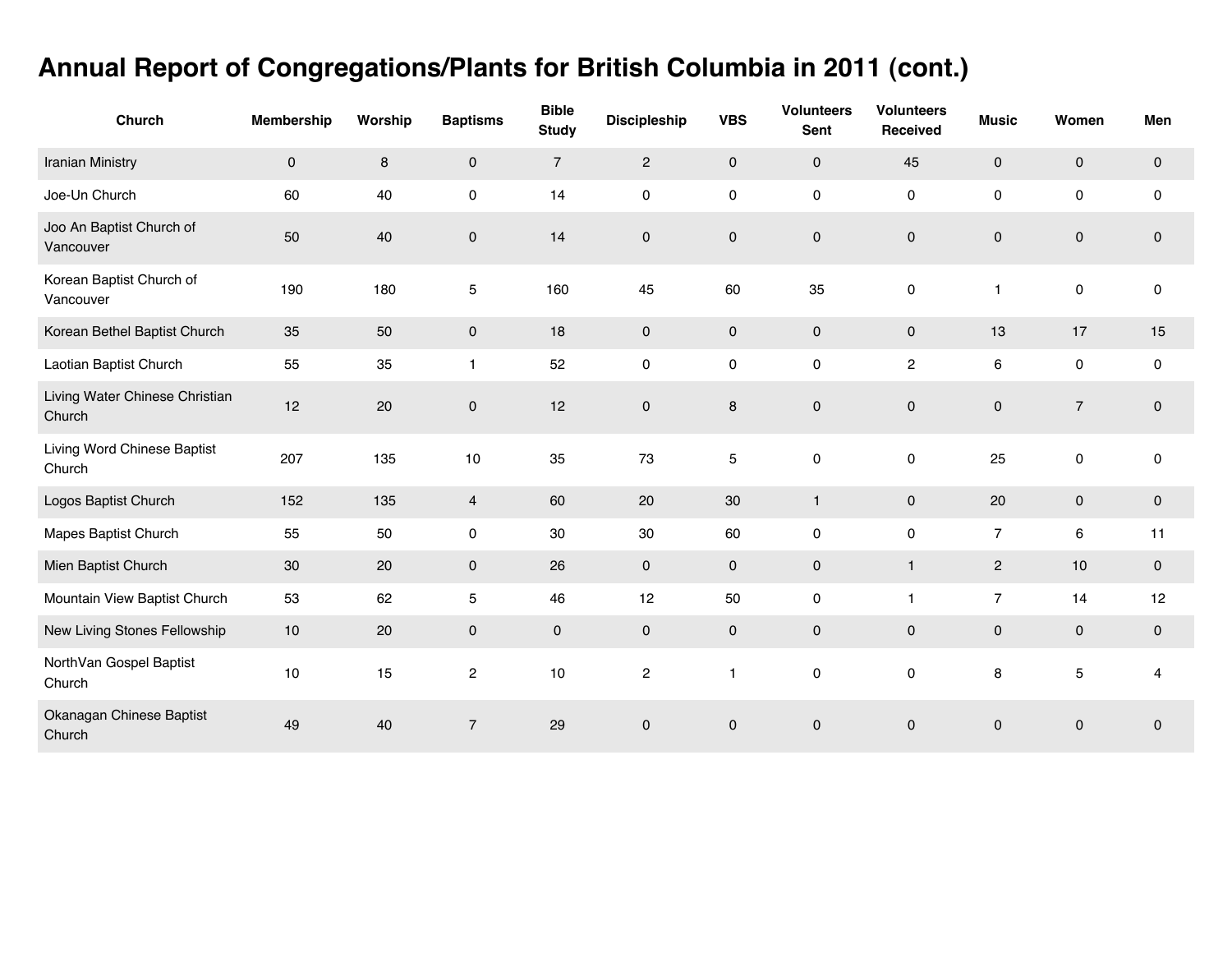| <b>Church</b>                               | <b>Membership</b>   | Worship | <b>Baptisms</b>     | <b>Bible</b><br><b>Study</b> | <b>Discipleship</b> | <b>VBS</b>          | <b>Volunteers</b><br>Sent | <b>Volunteers</b><br>Received | <b>Music</b> | Women       | Men         |
|---------------------------------------------|---------------------|---------|---------------------|------------------------------|---------------------|---------------------|---------------------------|-------------------------------|--------------|-------------|-------------|
| Open Door Community<br><b>Ministries</b>    | 11                  | 30      | $\mathbf 5$         | 30                           | 15                  | 0                   | 3                         | 0                             | 3            | 0           | 0           |
| Origin Church                               | $\mathsf{O}\xspace$ | 28      | 3                   | 20                           | 17                  | 48                  | $\pmb{0}$                 | 155                           | 5            | $\pmb{0}$   | $\pmb{0}$   |
| Pacific Rim Church                          | $\mathsf{O}\xspace$ | 45      | 3                   | 47                           | $\pmb{0}$           | 0                   | $\pmb{0}$                 | $\mathsf{O}\xspace$           | 0            | $\pmb{0}$   | $\pmb{0}$   |
| Peace Korean Baptist Church                 | 30                  | 45      | $\mathsf{O}\xspace$ | 39                           | $\pmb{0}$           | $\mathbf 0$         | $\pmb{0}$                 | $\mathsf{O}\xspace$           | $\,6\,$      | 13          | 6           |
| Penticton Chinese Church Plant              | $\mathsf 0$         | 8       | 0                   | 0                            | $\pmb{0}$           | 0                   | $\pmb{0}$                 | $\mathsf{O}\xspace$           | 0            | $\mathsf 0$ | $\pmb{0}$   |
| Primera Iglesia Bautista                    | 65                  | 95      | $\mathbf{1}$        | 50                           | $\overline{4}$      | 15                  | $\pmb{0}$                 | $\overline{4}$                | $\bf 8$      | 25          | $10$        |
| Re:Generation                               | 10                  | $10$    | $\pmb{0}$           | $10$                         | $\sqrt{2}$          | 0                   | $\pmb{0}$                 | $\mathsf{O}\xspace$           | 0            | $\mathsf 0$ | $\pmb{0}$   |
| Redeemed Baptist Church                     | 13                  | 16      | $\mathbf 0$         | 24                           | $\mathsf{O}\xspace$ | $\mathsf{O}\xspace$ | $\pmb{0}$                 | $\pmb{0}$                     | 11           | $\pmb{0}$   | $\mathbf 0$ |
| <b>Richmond Chinese Baptist</b><br>Church   | 380                 | 300     | 8                   | 120                          | 50                  | 70                  | $\mathbf{1}$              | $\mathbf 0$                   | 70           | 35          | 15          |
| Richmond Chinese Christian<br>Gospel Church | 79                  | 90      | 19                  | 95                           | 25                  | $\pmb{0}$           | $\pmb{0}$                 | $\mathbf{1}$                  | $10$         | $\pmb{0}$   | $\mathbf 0$ |
| <b>Richmond Gospel Baptist</b><br>Church    | 140                 | 90      | 16                  | 90                           | 15                  | 0                   | $\mathbf 0$               | 0                             | 0            | 0           | $\mathbf 0$ |
| RockBridge Church                           | 37                  | 40      | $\mathbf 0$         | 8                            | $\mathbf 0$         | $\mathbf 0$         | $\mathbf 0$               | $\mathbf 0$                   | $\mathbf 0$  | $\mathbf 0$ | $\pmb{0}$   |
| Royal Heights Baptist Church                | 190                 | 148     | 47                  | 104                          | 15                  | 100                 | $\mathbf{1}$              | 0                             | 14           | 0           | 0           |
| Sa Rang Baptist Church                      | 95                  | 95      | 9                   | 75                           | $\mathbf 0$         | $\mathbf 0$         | $\mathbf 0$               | $\mathbf 0$                   | $\mathbf 0$  | $\mathbf 0$ | $\pmb{0}$   |
| Salmo Baptist Church                        | 25                  | 18      | 0                   | 0                            | 0                   | 0                   | 0                         | 0                             | 0            | 0           | 0           |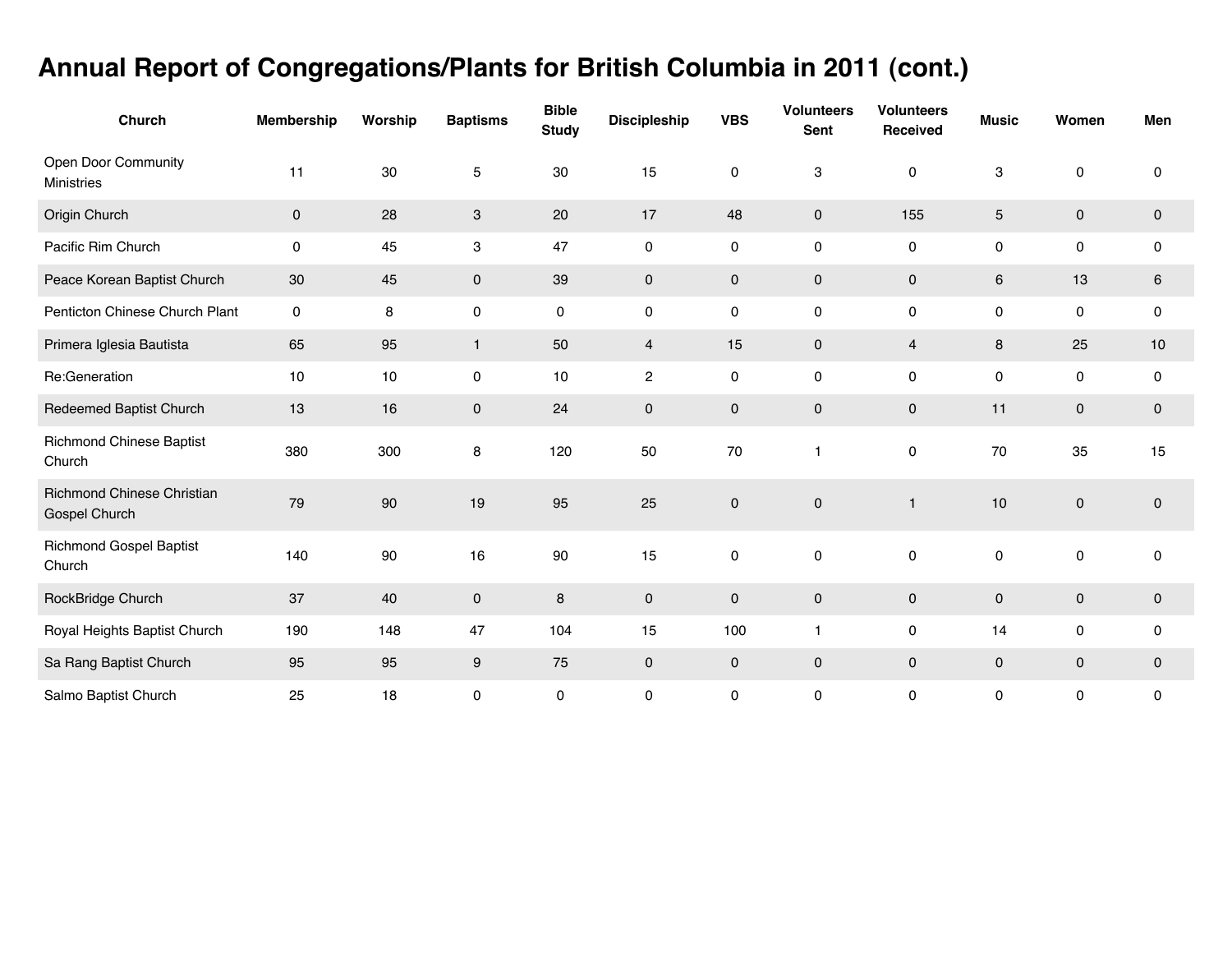| Church                                    | <b>Membership</b> | Worship | <b>Baptisms</b> | <b>Bible</b><br><b>Study</b> | <b>Discipleship</b>     | <b>VBS</b>     | <b>Volunteers</b><br><b>Sent</b> | <b>Volunteers</b><br>Received | <b>Music</b>        | Women       | Men                 |
|-------------------------------------------|-------------------|---------|-----------------|------------------------------|-------------------------|----------------|----------------------------------|-------------------------------|---------------------|-------------|---------------------|
| Southside Agape Christian<br>Fellowship   | 22                | 30      | $\mathbf{1}$    | 23                           | $\pmb{0}$               | 0              | $\pmb{0}$                        | $\mathbf 0$                   | $\pmb{0}$           | $\mathsf 0$ | $\mathbf 0$         |
| Surrey Chinese Baptist Church             | 197               | 123     | 19              | 106                          | 145                     | 35             | 26                               | 12                            | 52                  | 12          | $\mathsf{O}\xspace$ |
| Surrey Chinese Christian<br>Gospel Church | 60                | 70      | 8               | 90                           | 15                      | 0              | $\mathbf 0$                      | $\mathbf 0$                   | $\sqrt{7}$          | 10          | 10                  |
| Tent of David Fellowship                  | 30                | 25      | 9               | $\pmb{0}$                    | $\overline{\mathbf{4}}$ | 0              | $\mathsf{O}\xspace$              | $\pmb{0}$                     | $\mathsf{O}\xspace$ | $\pmb{0}$   | 0                   |
| The Bridge                                | 35                | 60      | 3               | 47                           | 20                      | 0              | $\mathbf 0$                      | 55                            | 6                   | 10          | 15                  |
| The Connection                            | 0                 | 15      | 0               | 0                            | $\mathbf 0$             | 0              | 0                                | 0                             | 8                   | 0           | 0                   |
| The Crossings                             | 15                | 20      | $\mathbf 0$     | 18                           | $\mathbf 0$             | 0              | $\mathbf 0$                      | 75                            | $\mathbf 0$         | $\pmb{0}$   | $\mathbf 0$         |
| The Friends of Natives                    | 20                | 27      | $\mathbf{2}$    | 17                           | 3                       | 35             | $\overline{c}$                   | 60                            | 5                   | 0           | $\mathbf 0$         |
| The Joshua House                          | $\pmb{0}$         | 11      | $\pmb{0}$       | 15                           | 10                      | $\overline{4}$ | $\mathsf{O}$                     | $\mathsf{O}\xspace$           | $\mathbf{1}$        | 10          | 4                   |
| The Open House                            | 15                | 10      | 0               | 0                            | $\mathsf{O}\xspace$     | 0              | $\mathsf{O}\xspace$              | $\mathsf{O}\xspace$           | 0                   | $\pmb{0}$   | $\mathsf{O}\xspace$ |
| The Point Church                          | $\mathbf 0$       | 90      | $\overline{4}$  | 70                           | 55                      | 0              | 20                               | $\overline{4}$                | 18                  | 15          | 19                  |
| The Point Evergreen                       | $\pmb{0}$         | 10      | $\pmb{0}$       | $\,6\,$                      | 6                       | 0              | $\boldsymbol{2}$                 | $\ensuremath{\mathsf{3}}$     | $\overline{c}$      | 4           | 4                   |
| The Potter's House Community<br>Church    | 44                | 95      | $\mathbf 0$     | 136                          | 106                     | 100            | 34                               | 33                            | $10$                | 25          | 27                  |
| The Sky                                   | 23                | 21      | $\pmb{0}$       | $\pmb{0}$                    | $\pmb{0}$               | 0              | $\mathsf{O}\xspace$              | 0                             | $\mathsf{O}\xspace$ | $\pmb{0}$   | 0                   |
| <b>Towers Baptist Church</b>              | $\mathbf 0$       | 30      | $\mathbf 0$     | $\mathbf 0$                  | $\mathbf 0$             | 0              | 0                                | $\mathbf 0$                   | 0                   | $\mathbf 0$ | $\mathbf 0$         |